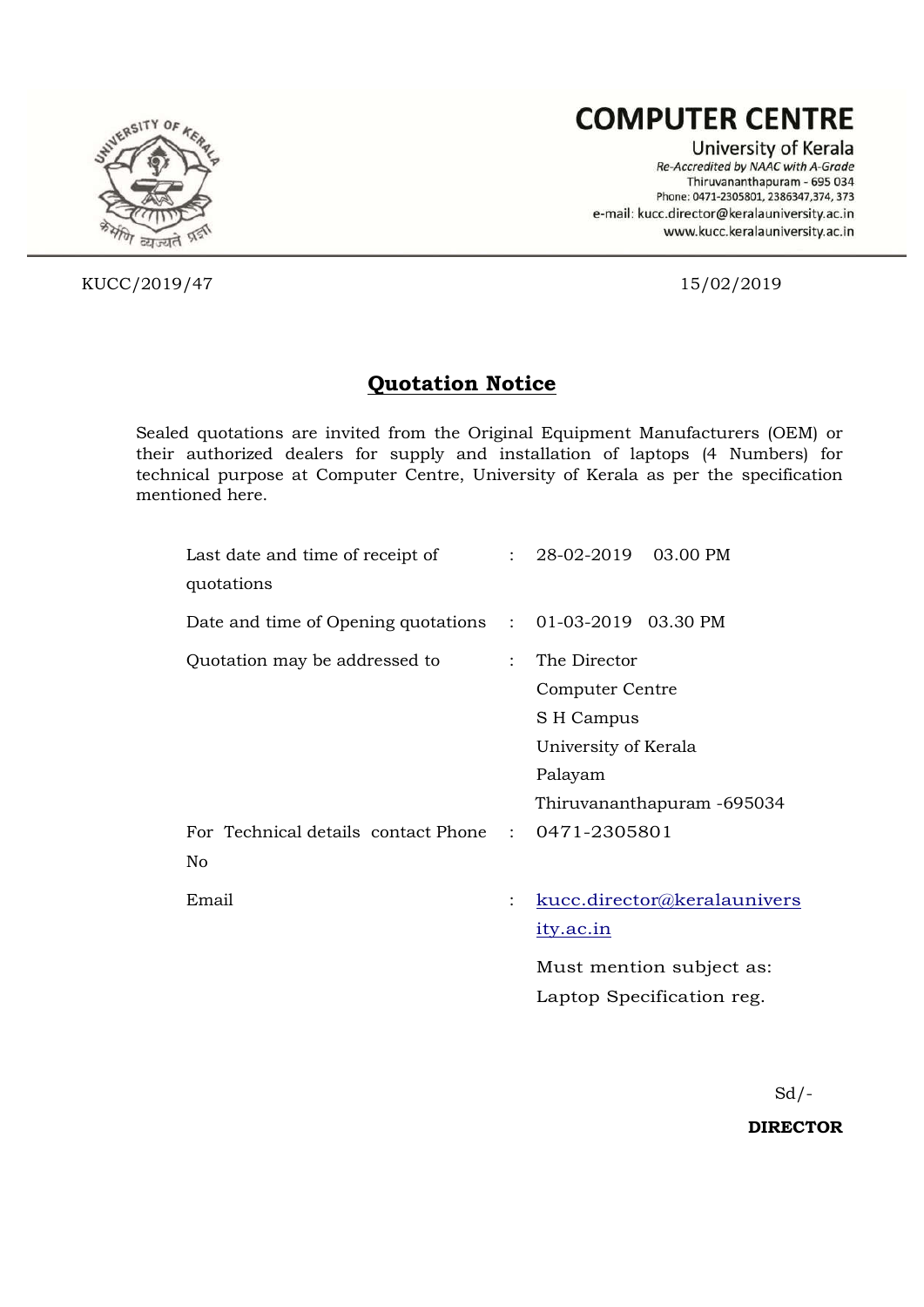#### **Terms and Conditions**

- 1 The bidder should submit following documents along with bid:
	- Detailed technical compliance of product quoted with cross reference
	- Brochure and literature of the product quoted establishing its Brand, Make, Model and Technical Specifications
	- List of addresses of Offices/Company's Service Centres
	- Original Equipment Manufacturer (OEM) Certificate/ Undertaking. If the bidder is not an OEM, Certificate of authorized dealership/ distributorship from the OEM. Certificate from the OEM for technical support to the bidder and supply of spares.
- 2. Incomplete & conditional tenders and tenders received after the due date will be summarily rejected without assigning any reasons thereof
- 3. The Price/Rate quoted should be inclusive of all Taxes Freight, Packing & Forwarding Charges, Handling, Delivery Charges, installation charges etc.
- 4. The configuration given is the minimum configuration that is/are required. Vendors may choose to supply higher/better/ enhanced systems/peripherals, but their financial quotes shall be treated as if they have been offered for the specified configuration only.
- 5. The bid shall be typed and shall be signed by the bidder or a person duly authorized to bind the bidder to the contract.
- 6. The bidder is expected to examine all instructions, forms, terms, condition, and technical specifications in the tender Documents. Failure to furnish all information required by the tender Documents or submission of a bid not substantially responsive may result in the rejection of its bid.
- 7. The bidders shall give undertaking that all the Components used in the equipments shall be original make as per the technical specifications submitted and the hardware/software shall be supplied with the authorized license certificates, if found contrary the supplier shall replace the component/equipment with original one at their own cost
- 8. All prices should be in INR
- 9. **Validity of tender**: Tender submitted shall remain valid at least for 90 days from the date of opening the tender. Validity beyond three months from the date of opening of the tender shall be by mutual consent.
- 10.**Delivery and installation**: Proposed delivery schedule should be mentioned clearly. Delivery and installation should be made at SH Campus, University of Kerala, Palayam, Trivandrum - 695034, without any extra cost. Complete installation, testing of the system and day-to-day maintenance are to be provided at site.
- 11.**Service facility**: Supplier should mention their details of service setup and manpower in Trivandrum who are responsible for after sales support.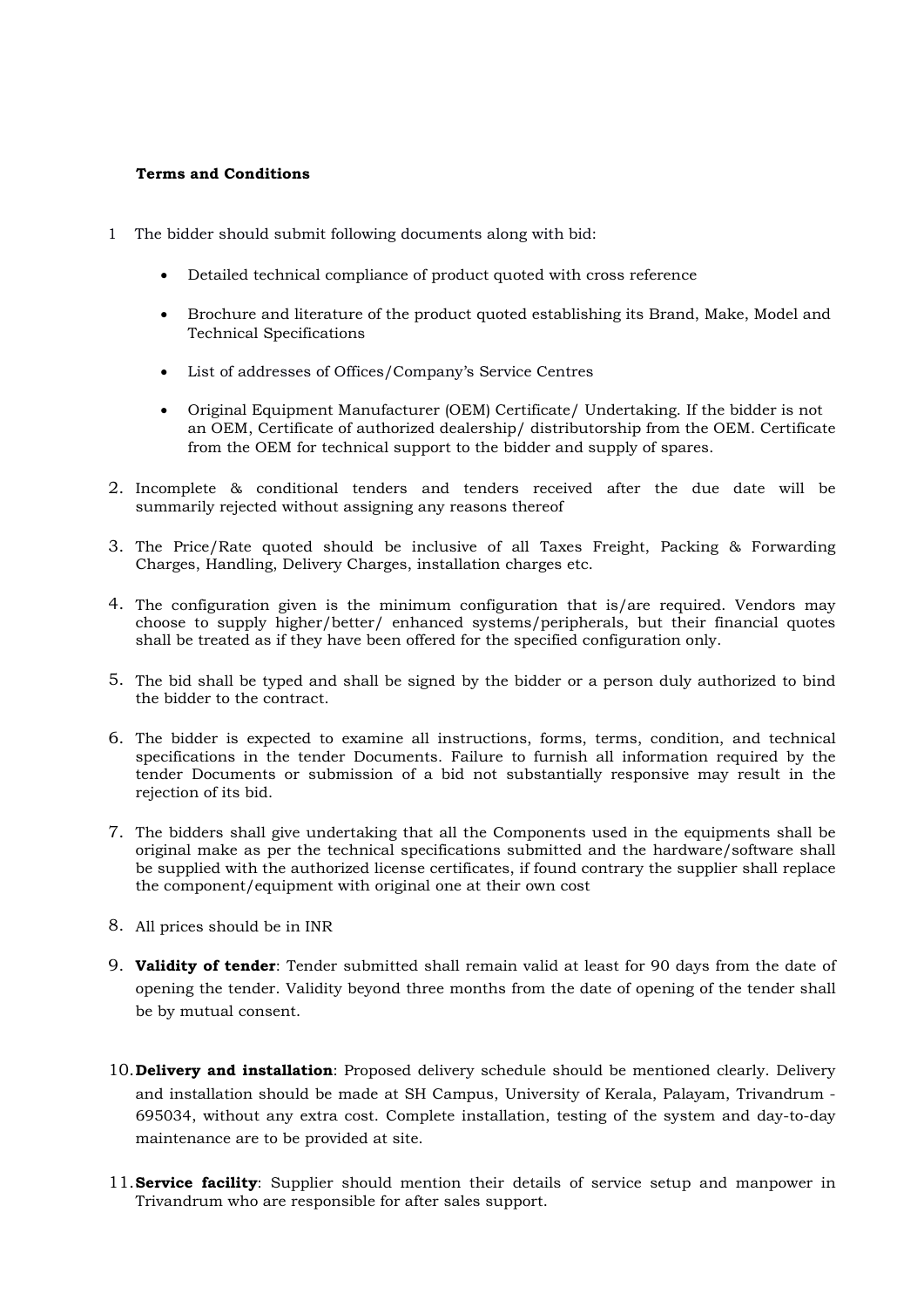- 12.In case of any dispute, the decision of the University authority shall be final and binding on the bidders. The undersigned reserves the right to reject any or all of the tenders received without assigning any reason thereof.
- 13.The bids shall be opened at the office of the Director, Computer Centre, SH Campus , University of Kerala on Date mentioned above. If the above date of opening tender happens to be on a holiday or due to any other valid reason, the tender opening process will be done on the next working day or the day fixed by the undersigned.
- 14.In case of dispute arises, the decision of University authority shall be final and binding on bidders.
- 15. The undersigned reserves the right to reject or accept any or all the tenders received fully or partly without assigning any reason thereof.

| Item                  | Specification                                                                                                                                                     |  |  |
|-----------------------|-------------------------------------------------------------------------------------------------------------------------------------------------------------------|--|--|
| Processor             | Intel Core i5-7 <sup>th</sup> or 8 <sup>th</sup> generation with Intel HD Graphics Processor<br>speed 2.5 GHz base frequency or Higher and turbo boost up to 3Ghz |  |  |
| Memory                | 8 GB DDR4-2133 SDRAM (1 x 8 GB) Upgradable to 16 GB                                                                                                               |  |  |
| Graphics              | Intel® HD Graphics                                                                                                                                                |  |  |
| <b>Hard Drive</b>     | 1TB 7200 RPM SATA Hard Drive                                                                                                                                      |  |  |
| Screen                | 14.0" HD LED Anti-Glare Display 1366 x 768 Pixels                                                                                                                 |  |  |
| Keyboard              | Full-size island-style, spill-resistant keyboard                                                                                                                  |  |  |
| Touchpad              | Touchpad with multi-touch gesture support, taps enabled as default                                                                                                |  |  |
| Camera                | Integrated HD Camera                                                                                                                                              |  |  |
| Optical Drive         | DVD R/W Writer                                                                                                                                                    |  |  |
| <b>Battery</b>        | 4 cell Lithium Ion battery for 6 hours backup or higher                                                                                                           |  |  |
|                       | 10/100/1000 Gigabit Ethernet   802.11 b/g/n and Bluetooth                                                                                                         |  |  |
| NIC / Wireless / BT   |                                                                                                                                                                   |  |  |
| <b>OS</b>             | Windows 10 Professional                                                                                                                                           |  |  |
| Warranty              | 3 Yr Next Business Day Onsite Service ; 24x7 Technical Support                                                                                                    |  |  |
| Ports & Slots         | VGA   HDMI   RJ-45   Power   headphone/Microphone<br>Jack   Minimum 2 nos USB 3.0   SD Card Reader   Dual speakers                                                |  |  |
| Adaptor               | 40 W or higher AC Adapter                                                                                                                                         |  |  |
| Security              | Chassis security slot                                                                                                                                             |  |  |
| <b>Backup Options</b> | Data Safe back up Online & Backup and Recovery Manager                                                                                                            |  |  |
| Carry Case            | Backpack Bag for Laptops                                                                                                                                          |  |  |
| Preferred brand       | Hp, Dell                                                                                                                                                          |  |  |

#### **Specification for Laptop**

**Sd/-**

**Director**